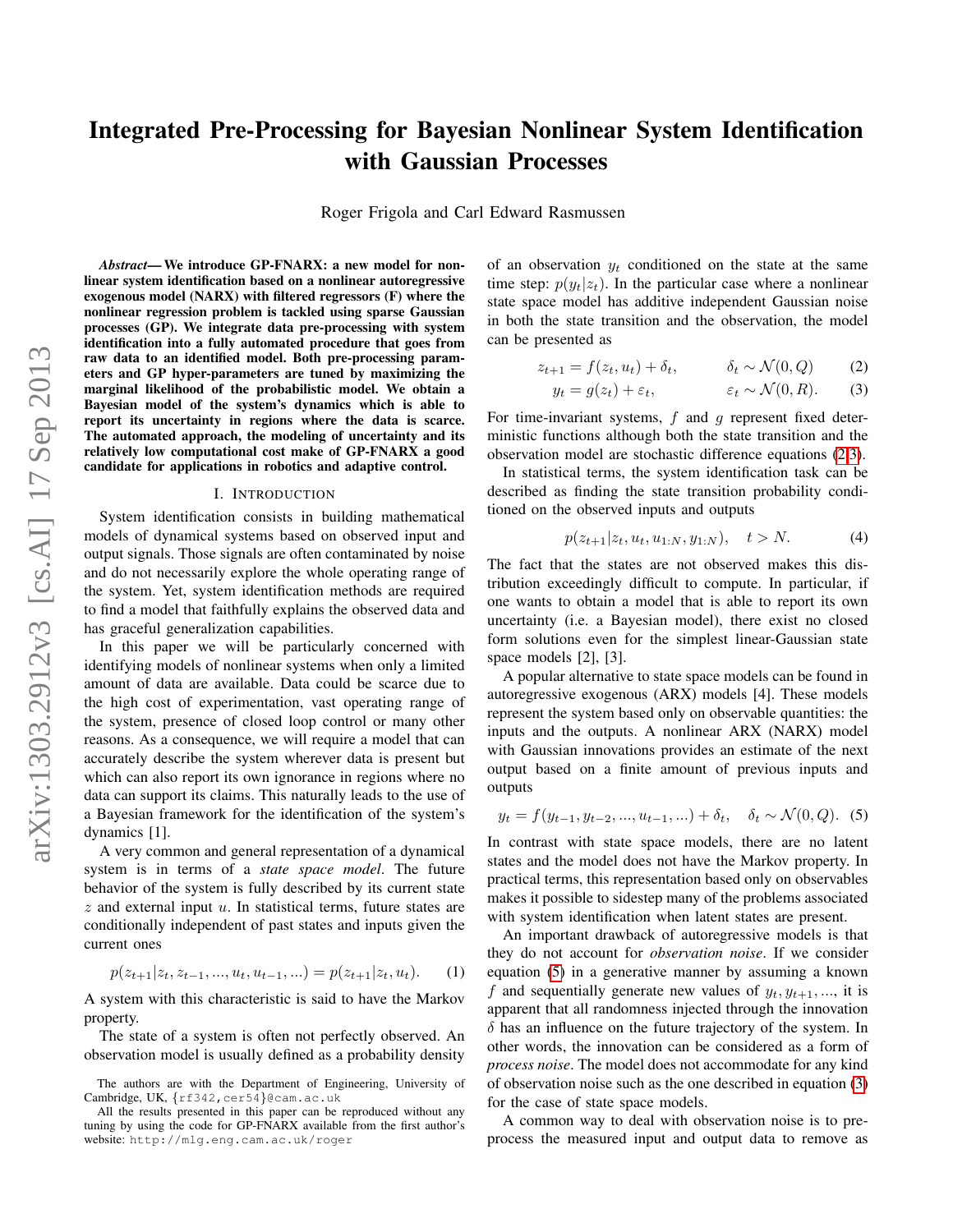much noise as possible before identifying the NARX model [4]. For instance, low-pass filtering the signals can remove a significant component of their noise. However, for optimal performance, the filter needs to be tuned to the particular characteristics of the noise.

We propose an automated approach which simultaneously performs filter tuning and learns a Bayesian model of the system's dynamics. Noise modeling is performed in a completely data-driven fashion by optimizing the *marginal likelihood* of the probabilistic regression model.

In section [II](#page-1-0) we compare our approach to related work. Section [III](#page-1-1) presents an overview of the field of Bayesian system identification together with a brief introduction to Gaussian processes. Then, in section [IV,](#page-3-0) we describe our approach to system identification integrating data preprocessing with learning the system's dynamics. We show experimental results in section [V](#page-4-0) and, finally, in section [VI](#page-5-0) we make concluding remarks.

## II. RELATED WORK

<span id="page-1-0"></span>Kocijan et al. [5] presented a NARX model where the nonlinearity is captured using Gaussian process regression. More recently Gutjahr et al. [6] have proposed the use of FITC in order to make computation more efficient in this kind of models. Our model follows this approach but also considers that the input/output signals may be contaminated by noise which presents an *errors-in-variables* regression problem.

We mitigate the errors-in-variables problem by incorporating into system identification the signal pre-processing step that is usually carried out manually [4], [7]. For instance, a portion of the noise can be removed by low-pass filtering the signals in the time domain.

More sophisticated approaches combining smoothing and system identification for state space models have the potential to give better results if one is ready to accept their additional complexity [8], [9]. In contrast, our method needs to be seen as a pragmatic approach that attempts to offer a better solution than standard NARX models with a simple procedure and a limited amount of computational effort. Thus, it is particularly well suited to large datasets.

#### III. BACKGROUND THEORY

# <span id="page-1-1"></span>*A. Bayesian System Identification*

The goal of Bayesian system identification is to obtain models of dynamical systems that quantify the degree of uncertainty in the system's dynamics [1]. Modeling uncertainty can be particularly useful in applications such as robotics or adaptive control where decisions about future control actions will typically depend on the confidence that the agent has about the system dynamics.

Bayesian system identification relies on the use of Bayesian statistics and hence interprets probabilities as degrees of belief. Such an approach to probabilistic modeling has been very successful in the fields of machine learning and artificial intelligence [10]. We will borrow heavily from advances in those fields to model uncertainty in a principled

manner. In particular, we will solve the nonlinear regression task from a NARX model with Bayesian nonlinear regression implemented with Gaussian processes.

# *B. Gaussian Process Regression*

Gaussian processes are stochastic processes that have proven very successful at the task of nonlinear regression. Their unbounded flexibility makes them ideal whenever it is hard to specify a parametric form for an unknown nonlinear function.

Formally, a Gaussian process is a collection of random variables, *any finite number of which have a joint Gaussian distribution* [11]. We say that a random function  $f(x) \in \mathbb{R}$ , with  $x \in \mathbb{R}^n$ , follows a Gaussian process and write it as

$$
f(x) \sim \mathcal{GP}(m(x), k(x, x')) \tag{6}
$$

when all values of  $f$  at any locations  $x$  are jointly normally distributed.  $m(x)$  and  $k(x, x')$  represent the mean function and the covariance function respectively. Together, they completely specify the Gaussian process and can be parametrized by a, typically small, set of hyper-parameters. Those hyperparameters define the kind of functions that one expects to see. For instance, they control the degree of smoothness or periodicity but do not constrain the function to have any predefined shape.

In Gaussian process regression, a likelihood function  $p(y|f)$  relates the vector of real-valued observations  $y =$  $(y_1, ..., y_N)$  with the latent function f. In the particular case where observations are contaminated with additive Gaussian i.i.d. noise

<span id="page-1-4"></span>
$$
p(y_i|f_i) = \mathcal{N}(y_i|f_i, \sigma^2),\tag{7}
$$

there exists a convenient closed-form solution for the posterior distribution over functions, i.e. the distribution over the unknown function  $f(x)$  after incorporating all the observed data. The *posterior distribution* of the function at any new location  $x<sub>*</sub>$  is described by

<span id="page-1-2"></span>
$$
p(f_*|x_*,y,X) = \mathcal{N}(\bar{f}_*, \text{cov}(f_*))
$$
\n(8)

where  $X = \{x_1, ..., x_N\}$  is the set of regressor vectors. In the common case where  $m(x) = 0$  we obtain

$$
\bar{f}_* = K(X_*, X)[K(X, X) + \sigma^2 I]^{-1}y,
$$
  
\n
$$
cov(f_*) = K(X_*, X_*) -
$$
\n(9)

$$
K(X_*, X)[K(X, X) + \sigma^2 I]^{-1}K(X, X_*). \quad (10)
$$

where the covariance matrices  $K$  are constructed by applying the covariance function to all elements in each of the sets that they take as arguments:

<span id="page-1-5"></span><span id="page-1-3"></span>
$$
K(A, B)_{ij} = k(a_i, b_j). \tag{11}
$$

In Figure [1](#page-2-0) we show an example of Gaussian process regression. Given a set of seven noisy data points, the goal is to infer the latent function that generated them. We do not assume any parametric form for this latent function. Our assumption is that the latent function was a draw from a Gaussian process with zero mean and a squared exponential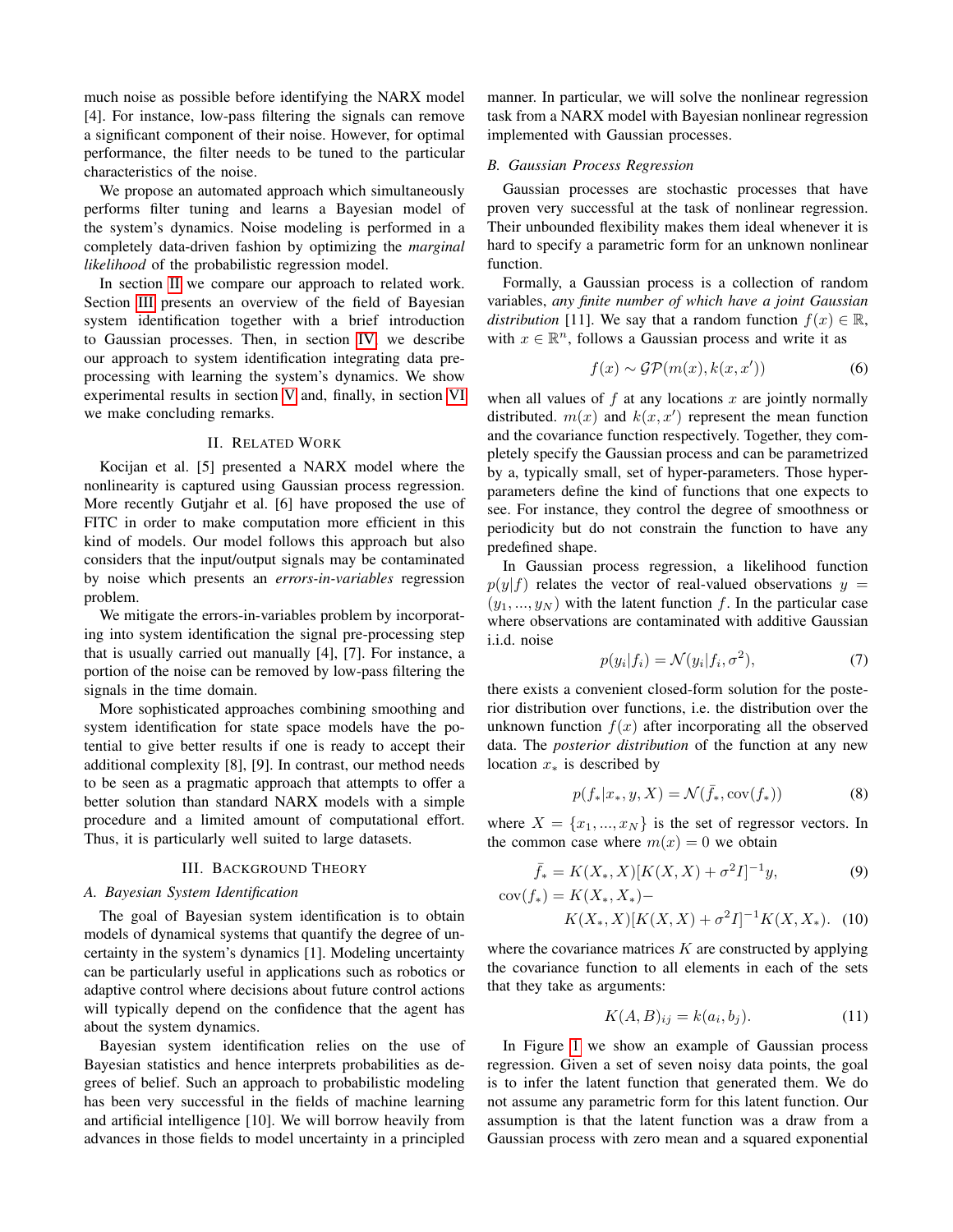

<span id="page-2-0"></span>Fig. 1. Gaussian process regression. Black dots represent the data. The red line is the mean of the Gaussian process prediction and the area shaded in red covers the 95% confidence region. The three black lines are random functions drawn from the posterior that could have generated the data.

covariance function [11]. To obtain the posterior distribution over the latent function we use equations [\(9\)](#page-1-2) and [\(10\)](#page-1-3). Note how the confidence region widens in areas that are far from the data points.

# <span id="page-2-3"></span>*C. Model Selection for Gaussian Processes*

In the Gaussian process framework, model selection refers to using data to select the functional form for the mean and the covariance functions as well as selecting the values for their hyper-parameters. In addition, the likelihood function may also have some hyper-parameters, such as the noise variance  $\sigma^2$  in equation [\(7\)](#page-1-4). For convenience we include the likelihood hyper-parameters into the vector  $\theta$ .

For Gaussian process models, it is very attractive, from a computational and theoretical point of view, to use Bayesian model selection procedures. In particular, maximization of the *marginal likelihood* of the Gaussian process model has proven to be very effective [11]. The objective is to find

$$
\theta_{\rm Opt} = \underset{\theta}{\arg\max} \ p(y|X,\theta) \tag{12}
$$

where

$$
p(y|X,\theta) = \int p(y|f,\theta) \ p(f|X,\theta) \ df \qquad (13)
$$

is the marginal likelihood. The first term inside the integral is the likelihood function and the second term is a normal distribution that can be obtained directly from the mean and covariance functions that specify the Gaussian process. For the particular case of Gaussian processes with zero mean and a Gaussian likelihood, such as in eq. [\(7\)](#page-1-4), we obtain:

<span id="page-2-1"></span>
$$
p(y|X,\theta) = \mathcal{N}(0, K_{\theta}(X,X) + \sigma^2 I). \tag{14}
$$

To avoid underflow errors, it is common to work with the logarithm of the marginal likelihood rather than the marginal likelihood itself. Since the logarithm function is strictly monotonically increasing, this transformation does not change the location of the optimum. If we take logarithms on both sides of the equation we obtain

<span id="page-2-2"></span>
$$
\log p(y|X,\theta) = -\frac{1}{2}y^{\top}K^{-1}y - \frac{1}{2}\log|K| - \frac{n}{2}\log 2\pi \quad (15)
$$
  
where  $K = K_{\theta}(X, X) + \sigma^2 I$ .

For optimization, it will be useful to have the derivative of the marginal likelihood with respect to any of the parameters of interest:

<span id="page-2-4"></span>
$$
\frac{\partial}{\partial \theta_j} \log p(y|X(\omega), \theta) = -\frac{1}{2} y^\top K^{-1} \frac{\partial K}{\partial \theta_j} K^{-1} y \n- \frac{1}{2} \text{tr}(K^{-1} \frac{\partial K}{\partial \theta_j}).
$$
\n(16)

The marginal likelihood embodies what is usually described as *Bayesian Occam's razor*: an automatic balancing of model fit and model complexity [11]. In contrast with maximum likelihood estimation, the marginal likelihood is found by *integrating over the latent values of the function*  $f(x)$ .

The computational complexity of the marginal likelihood in eq. [\(14\)](#page-2-1) is  $\mathcal{O}(N^3)$  due to the inverted covariance matrix in the density of a multivariate Gaussian distribution. This cubic complexity effectively limits the approach to values of  $N$  not greater than a few thousands. However, there is a mitigating factor: once  $K^{-1}$  has been computed for eq. [\(15\)](#page-2-2), each derivative of the marginal likelihood with respect to the hyper-parameters has a computational complexity of  $\mathcal{O}(N^2)$ . This is a particular feature of the marginal likelihood that is useful for efficient gradient based optimization.

# *D. Sparse Gaussian Process Regression*

Several approaches have been proposed to accelerate Gaussian processes for very large data sets. Those approaches aim at reducing the particularly disadvantageous  $\mathcal{O}(N^3)$  cost to train the hyper-parameters but also target a reduction of the  $\mathcal{O}(N)$  cost necessary to evaluate the mean of a posterior GP (eq. [9\)](#page-1-2) or the  $\mathcal{O}(N^2)$  cost of computing its posterior covariance (eq. [10\)](#page-1-3).

A common strategy is to introduce a new set of M latent variables  $\bar{f}$  at input locations  $\bar{X}$  where  $M < N$  [12]. The intuition behind these methods is that the new set of latent variables incorporates much of the information present in the original, large, dataset.

A particularly effective sparse GP method named FITC, or originally SPGP, was proposed by Snelson and Ghahramani [13]. Due to space constraints we avoid a complete rederivation of the FITC method and simply state its predictive distribution given a dataset  $\{y, X\}$  and the locations of the latent inputs  $X$ :

<span id="page-2-5"></span> $p(f_*|x_*,y,X,\bar{X}) = \mathcal{N}(\mu_*,\sigma_*^2)$ 

$$
= K^{\top} O_{2}^{-1} K_{MN} (\Lambda + \sigma^{2} I)^{-1} u \tag{18}
$$

<span id="page-2-7"></span><span id="page-2-6"></span> $(17)$ 

$$
\mu_{*} = K_{*}^{\top} Q_{M}^{-1} K_{MN} (\Lambda + \sigma^{2} I)^{-1} y \qquad (18)
$$
  
\n
$$
\sigma_{*}^{2} = K_{**} - K_{*}^{\top} (K_{M}^{-1} - Q_{M}^{-1}) K_{*} \qquad (19)
$$

and

where

$$
Q_M = K_M + K_{MN} (\Lambda + \sigma^2 I)^{-1} K_{NM}
$$
 (20)

$$
\Lambda = \text{diag}(\lambda), \quad \lambda_n = K_{nn} - K_n^\top K_M K_n, \qquad (21)
$$

where the matrices  $K$  are constructed using the covariance function as shown in eq. [\(11\)](#page-1-5) and we follow the following convention:  $K_{AB} = K(X_A, X_B)$  and  $K_A = K(X_A, X_A)$ .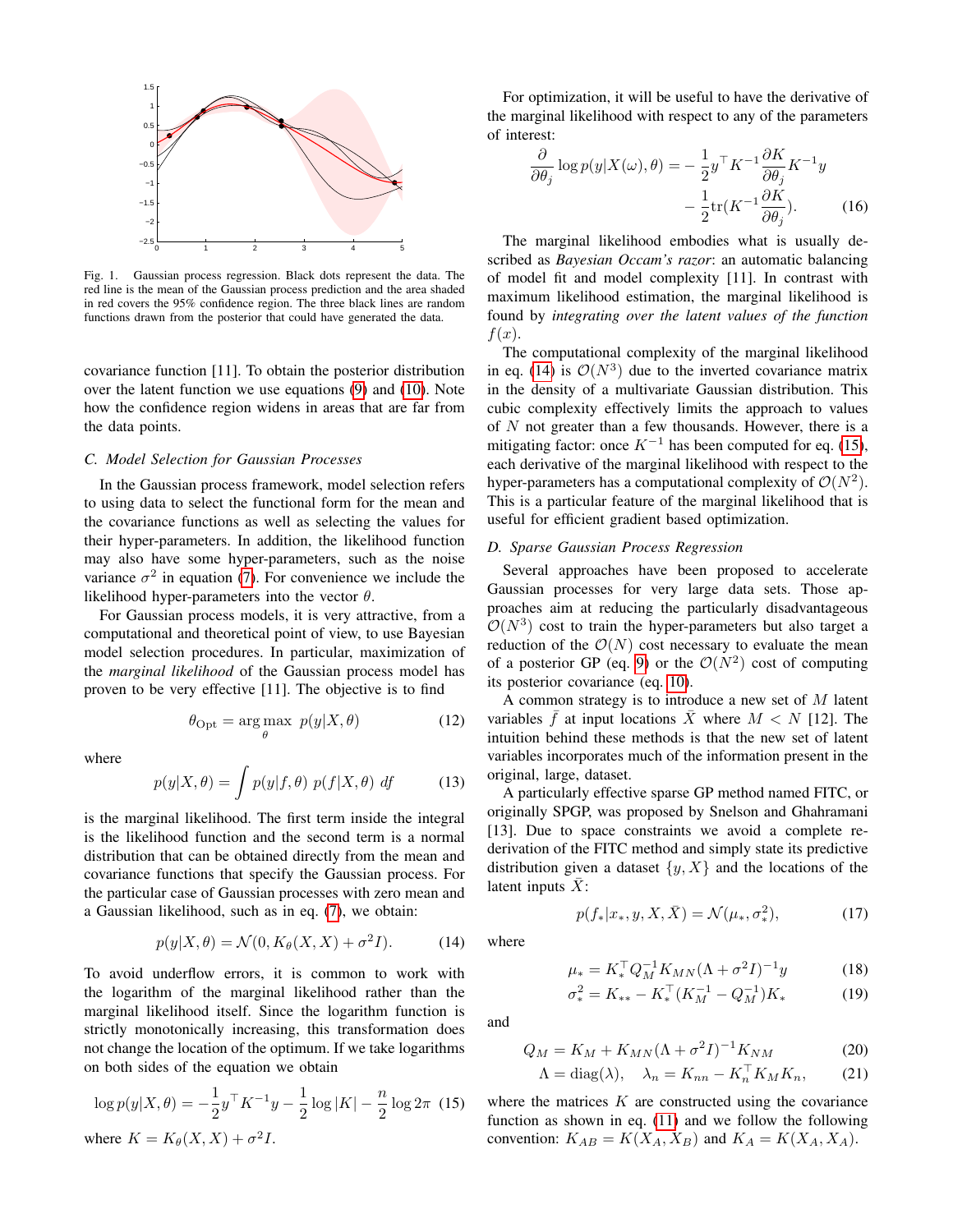#### IV. GP-FNARX MODEL

# <span id="page-3-0"></span>*A. Overview*

In this section, we describe the GP-FNARX model for nonlinear system identification based on a nonlinear autoregressive exogenous (NARX) model with filtered regressors (F) where the nonlinear regression problem is tackled using sparse Gaussian processes (GP). The approach integrates preprocessing (e.g. filtering) with system identification into a fully automated procedure that yields a Bayesian nonparametric model.

The key contribution of this article is the integration of the data pre-processing step with the optimization of the sparse GP hyper-parameters. Training is performed by simultaneously maximizing the *marginal likelihood* of the probabilistic regression model with respect to the pre-processing parameters and the GP hyper-parameters.

Autoregressive models with exogenous inputs attempt to predict future outputs by considering them a function of past inputs and outputs to the system:

$$
y_t = f(y_{t-1}, y_{t-2}, ..., u_{t-1}, ...) + \delta_t.
$$
 (22)

The identification problem is then posed as a regression task. In other words, we want to infer the function  $y = f(x)$ from a finite number of examples  $\{y_i, x_i\}$ , where  $x_i$  =  $(y_{i-1}, y_{i-2}, ..., u_{i-1}, ...)$ . In our approach, we place a GP prior on the function  $f(x)$  and use sparse GP regression techniques to infer it from observed data.

If the input and output signals to the dynamical system are noisy, we face an *errors-in-variables* problem since the regressors  $x$  are noisy. Noise in the regressors makes the regression problem particularly hard. This is one of the reasons why input signals are normally pre-processed before trying to identify a model of the system dynamics. For instance, one can carefully low-pass filter the signals to remove high-frequency noise irrelevant to the identification task at hand. Since we are looking for a method that avoids having a human in the loop, we take a data-based approach which consists in parameterizing the data pre-processing stage and optimizing its parameters jointly with the hyperparameters of the Gaussian process regression.

We will consider *any* data pre-processing function applied to the input and output signals

$$
(\hat{y}, \hat{u}) = h(y, u, \omega) \tag{23}
$$

where the pre-processed signals vary *smoothly* with respect to a vector of pre-processing parameters  $\omega$ . This smoothness condition is imposed in order to obtain a probabilistic model with a differentiable marginal likelihood.

We can rephrase the autoregressive model in terms of the pre-processed regressors:

$$
y_t = f(\hat{y}_{t-1}, \hat{y}_{t-2}, \dots, \hat{u}_{t-1}, \dots). \tag{24}
$$

Note that the left hand side term is *not* pre-processed.

#### *B. Optimization of the Marginal Likelihood*

In section [III-C](#page-2-3) we have described how the marginal likelihood provides a very powerful metric to perform model selection due to its ability to automatically trade off model fit and model complexity in a principled manner. Our goal here will be to maximize the marginal likelihood of the Gaussian process regression model with respect to the signal prepocessing parameters and also, simultaneously, with respect to the hyper-parameters of the GP. For convenience, we introduce  $\psi = (\omega, \theta)$  grouping the two kinds of parameters.

We will employ hill-climbing optimization to maximize the marginal likelihood (or, equivalently, its logarithm). For notational simplicity, we group all the pre-processed regressors into a matrix  $\hat{X} = \hat{X}(y, u, \omega)$  so that the log marginal likelihood becomes

$$
\log p(y|\hat{X}(\omega),\theta). \tag{25}
$$

Its derivatives with respect to the GP hyper-parameters

$$
\frac{\partial}{\partial \theta_j} \log p(y|\hat{X}(\omega), \theta) \tag{26}
$$

are straightforward since we typically choose differentiable covariance functions. However, the derivatives with respect to any of the pre-processing parameters

$$
\frac{\partial}{\partial \omega_k} \log p(y|\hat{X}(\omega), \theta) \tag{27}
$$

can be more difficult to compute. From eq. [\(16\)](#page-2-4) it is apparent that  $\frac{\partial K}{\partial \omega_k}$  needs to be computed. We can write the derivative of a single element of the covariance matrix as

$$
\frac{\partial K_{ij}}{\partial \omega_k} = \frac{\partial k(\hat{x}_i, \hat{x}_j)}{\partial \omega_k} = \frac{\partial k}{\partial \hat{x}_i} \frac{\partial \hat{x}_i}{\partial \omega_k} + \frac{\partial k}{\partial \hat{x}_j} \frac{\partial \hat{x}_j}{\partial \omega_k} \tag{28}
$$

where the derivatives with respect to the regressors are straightforward to compute when using smooth covariance functions. However, the derivatives of the regressors with respect to the pre-processing parameters may be hard to compute. In any case, if the pre-processing function is smooth, the derivatives  $\frac{\partial \hat{x}}{\partial \omega_k}$  can be approximated numerically by finite differences at the cost of one extra evaluation of the pre-processing function per dimension of  $\omega$ .

## *C. Sparse GPs for Computational Speed*

Computing the marginal likelihood for datasets with more than a few thousand points becomes computationally expensive. For larger datasets we adopt a pragmatic strategy whereby the marginal likelihood is maximized by employing only a subset of the data.

Once the GP hyper-parameters and the data pre-processing parameters have been set, we use FITC sparse Gaussian processes [12] to obtain a model of the system dynamics that uses the *whole dataset* to make predictions. Equation [\(17\)](#page-2-5) shows the expression for FITC predictions. After all possible pre-computations, the computational complexity is  $\mathcal{O}(M)$  for the mean of the predictive distribution and  $\mathcal{O}(M^2)$ for its variance. The computational efficiency comes from having *condensed* the original dataset with N points into a smaller set of M inducing points.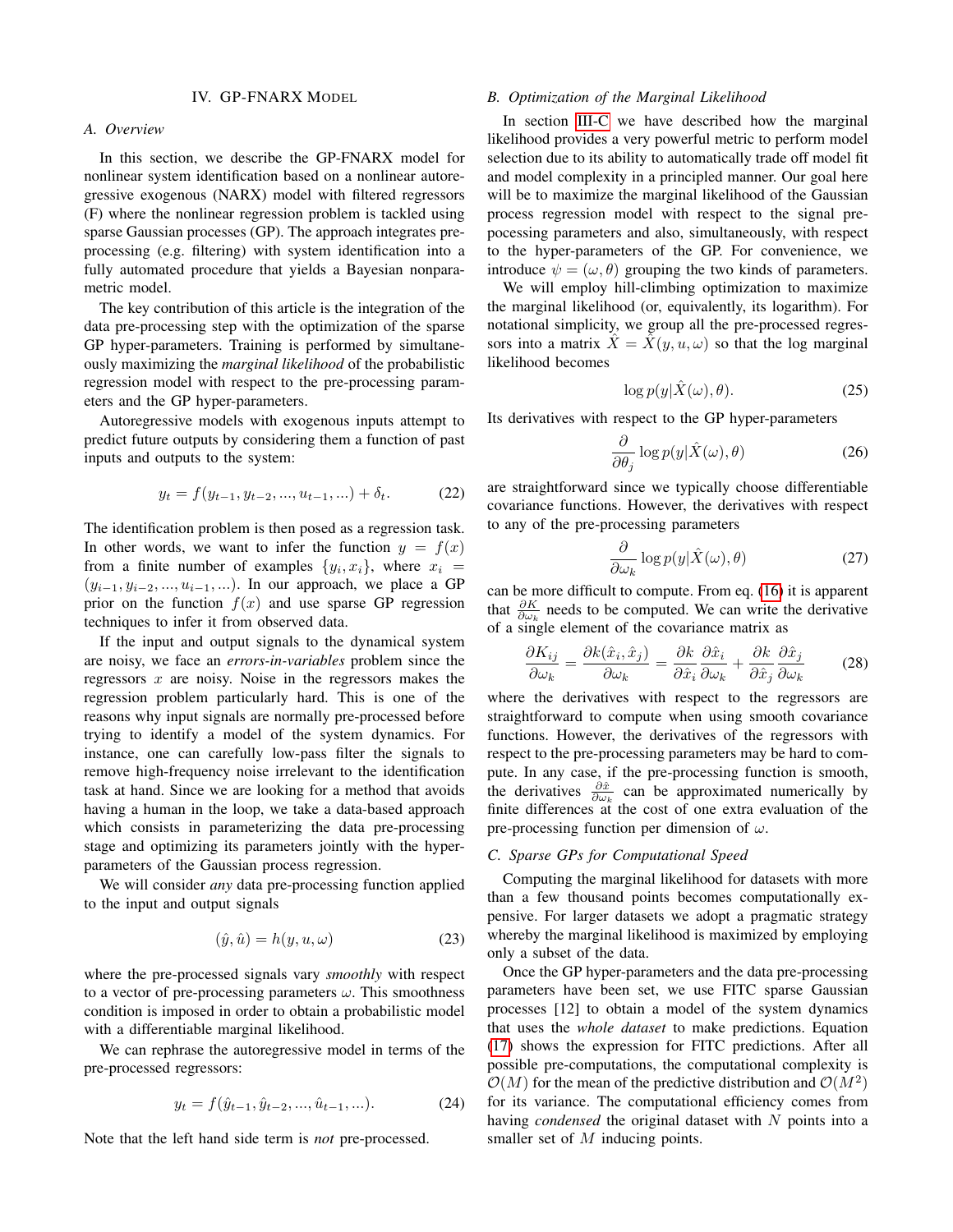

<span id="page-4-2"></span>Fig. 3. Root mean squared prediction error on the test set as a function of the signal to noise ratio in the output signal. The mean computation time and standard deviation for each method are displayed in the legend (in seconds). Experiments are repeated 10 times, the marker is positioned at the median value and error-bars indicate the 10-90 percentile interval.

**Inputs:**  $\mathcal{I} = \{\text{output signals } y = (y_1, ..., y_N)\},\$ input signals  $u = (u_1, ..., u_N)$ , model order vector  $\eta$ 

1.  $\psi_0 \leftarrow \text{INITIALGUES}(\mathcal{I})$ 

- 2.  $\psi_{\text{Opt}} \leftarrow \text{MAXIMIZEMARGLIKELIHOOD}(\psi_0, \mathcal{I})$
- 3. model  $\leftarrow$  COMPUTEFITCPREDICTOR $(\psi_{\text{Opt}}, \mathcal{I})$

<span id="page-4-1"></span>Fig. 2. High-level pseudo-code for the GP-FNARX algorithm.

# *D. Summary of the Proposed Methodology*

In Fig. [2](#page-4-1) we present a high-level overview of the GP-FNARX algorithm. The first step consists in providing an initial guess for the unknown hyper-parameters. We have found that, in the absence of any problem-specific knowledge that could guide the initial guess, a successful data-based heuristic is to run a few steps of optimization of the marginal likelihood with respect to the GP hyper-parameters followed by a few steps of optimization with respect to the preprocessing parameters. By running these two steps on a subset of the data, the algorithm can rapidly hone in the right order of magnitude for the unknown parameters.

The second step consists in a straightforward joint optimization of the GP hyper-parameters and the pre-processing parameters. This step can be performed by either using a subset of the data (SoD) with a conventional GP or on the full dataset with a FITC sparse GP [12]. The FITC approach is theoretically more sound but very good and fast results can also be obtained by optimizing the marginal likelihood computed on a subset of the data.

In the third and final step, a large part of the FITC predictor equations [\(18,](#page-2-6)[19\)](#page-2-7) is pre-computed in order to obtain a model that will be able to provide predictive means in  $\mathcal{O}(M)$  and predictive variances in  $\mathcal{O}(M^2)$ .

As an aside, we want to highlight that the choice of orders of the autoregressive model is not critical to the performance of the algorithm provided that two conditions are met: *i)* the order is chosen to be higher than the optimal order and *ii)* the automatic relevance determination (ARD) covariance function is chosen for the GP. This is due to the fact that the Bayesian Occam's razor embodied by the marginal likelihood is able to automatically disable regressors that are irrelevant to the task at hand. In our experiments we verified that adding hundreds of regressors on a problem of low order did not cause any overfitting and only represented a computation time penalty.

#### V. EXPERIMENTAL EVALUATION

<span id="page-4-0"></span>In this section we present an experimental evaluation of the proposed system identification method. We have used data from two nonlinear system identification benchmarks based on electric circuits: *i)* the Silverbox benchmark originating from the 2004 IFAC Symposium on Nonlinear Control Systems (NOLCOS) and *ii)* the SYSID09 Wiener-Hammerstein system identification benchmark [14] which has been the object of a special section in the November 2012 issue of the "Control Engineering Practice" journal [15].

Both datasets have  $>10^5$  data points and are corrupted by a very small amount of noise. For instance, the authors of the Wiener-Hammerstein dataset estimate its signal to noise ratio to be of 70 dB. Since we are attempting to demonstrate the ability of our method to cope with measurement noise, we will inject different amounts of synthetic i.i.d. Gaussian noise to the output signals to make the identification task more challenging. Being able to have original signals with little noise will be convenient to test the quality of the resulting models.

Very good algorithms have been tailored to the specific benchmarks at hand. However, since our goal is to provide an automatic method for system identification, we have considered that the best comparison would be against other off-the-shelf alternatives. We have compared our model with respect to several NARX models available in the Matlab System Identification toolbox [7].

Following this spirit, we have avoided any tuning of our method to the particular benchmarks presented in this section. For instance, by using knowledge about the underlying system of the Silverbox benchmark, we obtained better